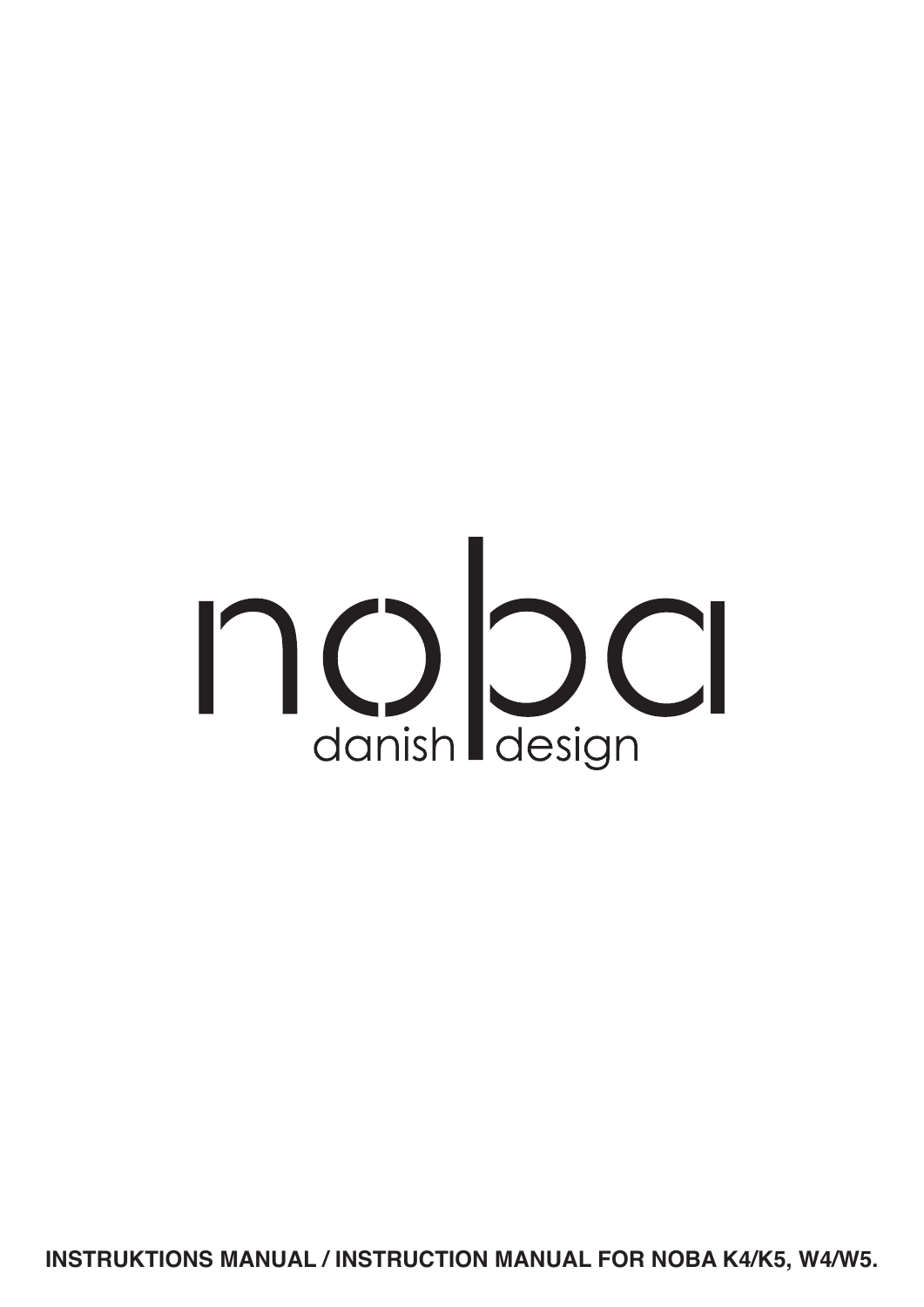# **OM NOBA ARMATURER:**

## **Materialet:**

Alle Noba armaturer er fremstillet i 100% massivt rustfrit stål 304. Rustfrit stål er et holdbart materiale. Det er mere end dobbelt så holdbart, som forkromet messing og er det materiale de fleste armaturer fremstilles i. Armaturerne tilbydes i forskellige over flader, mat børstet, blankpoleret, og en række keramiske overflader de såkaldte PVD overflader. Det er en avanceret produktionsproces, hvor man under vacum tilfører et ultra tyndt keramisk lag. Denne behandling styrker holdbarheden af rustfrit stål yderligere, og gør den 3-4 gange hårdere end forkromet. Det er den behandling man ofte ligger på skærende værktøjer for at øge holdbarheden.

## **Sundhed og miljø:**

Rustfrit stål er det mest anvendte materiale til køkkenudstyr, der har direkte kontakt med fødevarer. Det er bl. a fordi, at rustfrit stål ikke indeholder stoffer, der kan være skadelige for sundhed og miljø, så som nikkel og bly.

Behandlingen med PVD ændrer ikke de sundheds- og miljømæssige egenskaber. Derudover er det en miljøvenlig proces, da der ingen spildevand er. Rengøring og vedligehold:

For at bevare produktets udseende anbefales det aldrig at anvende slibemidler, skuresvampe, syre- og ammoniakholdige rengøringsmidler. Armaturerne rengøres på samme måde, som forkromede armaturer. Rengøres med en frotteklud og eventuelt lidt sulfo. Specielle rengøringsmidler til rustfrit stål kan anvendes.

# **ABOUT NOBA.**

## **Material:**

Noba brings modern Danish enviromentaly friendly design into the home. - Stainless steel 304 is the ideal material for the manufacture of fittings and is twice as durable as conventional chrome fittings.

Stainless steel is the most commonly used for both professional kitchens and in the hospital sector, where high level of hygiene are required.

We are able to offer a number of different finishes including brushed, polished and various PVD surfaces. PVD is an advanced production process, sometimes found on cutting tools, that adds an ultra thin ceramic layer that further enhances the durability of the stainless steel. The PVD finish is available in different colours including copper and brass.

### **Cleaning and maintenance:**

To maintain the apparance of the fittings, we recommend a mild detergent and soft cloth should be used. Newer use abrasive cloths or any products containing acid ammonia or alcohol. Specialist stainless steel cleaning products may be used.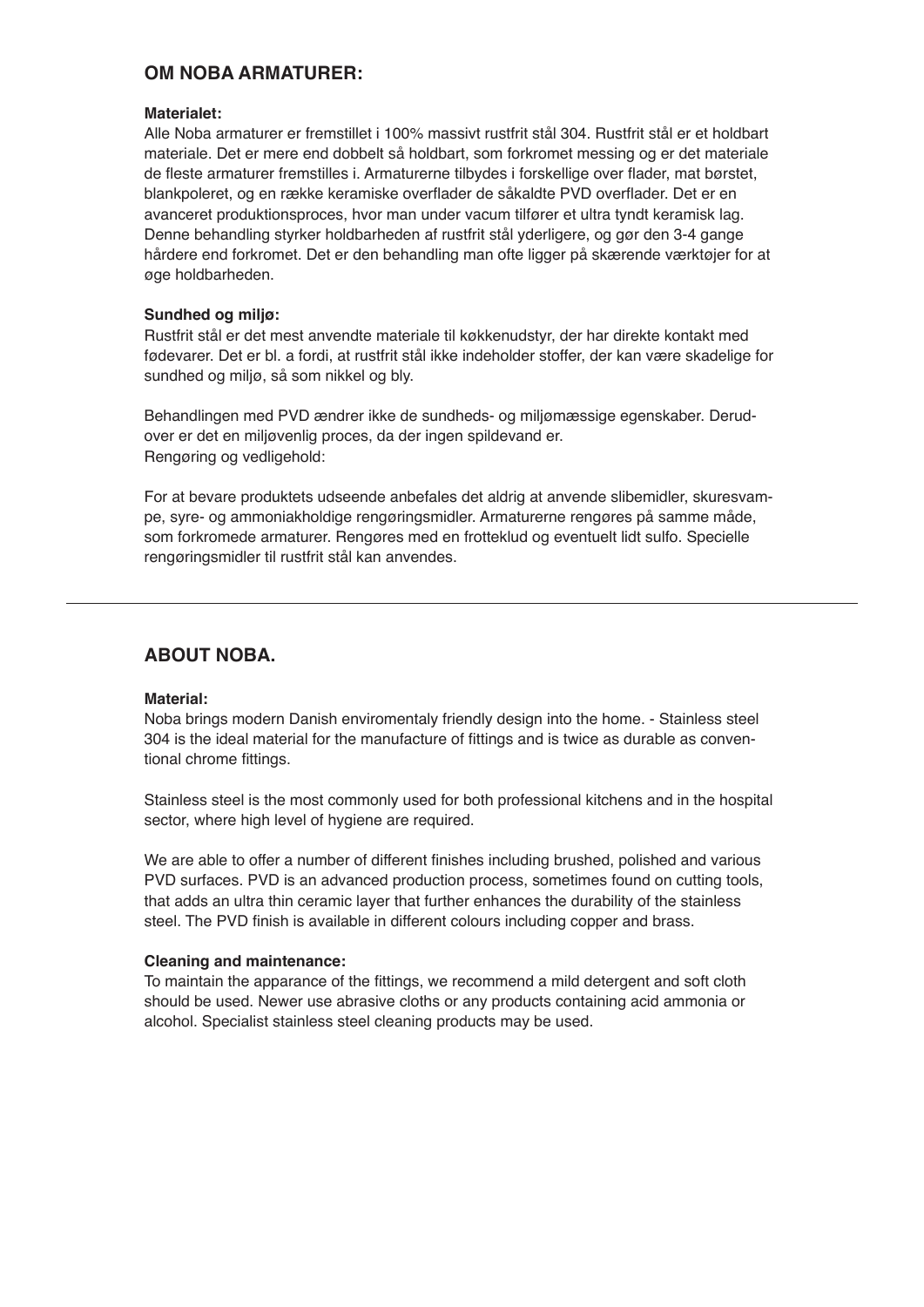